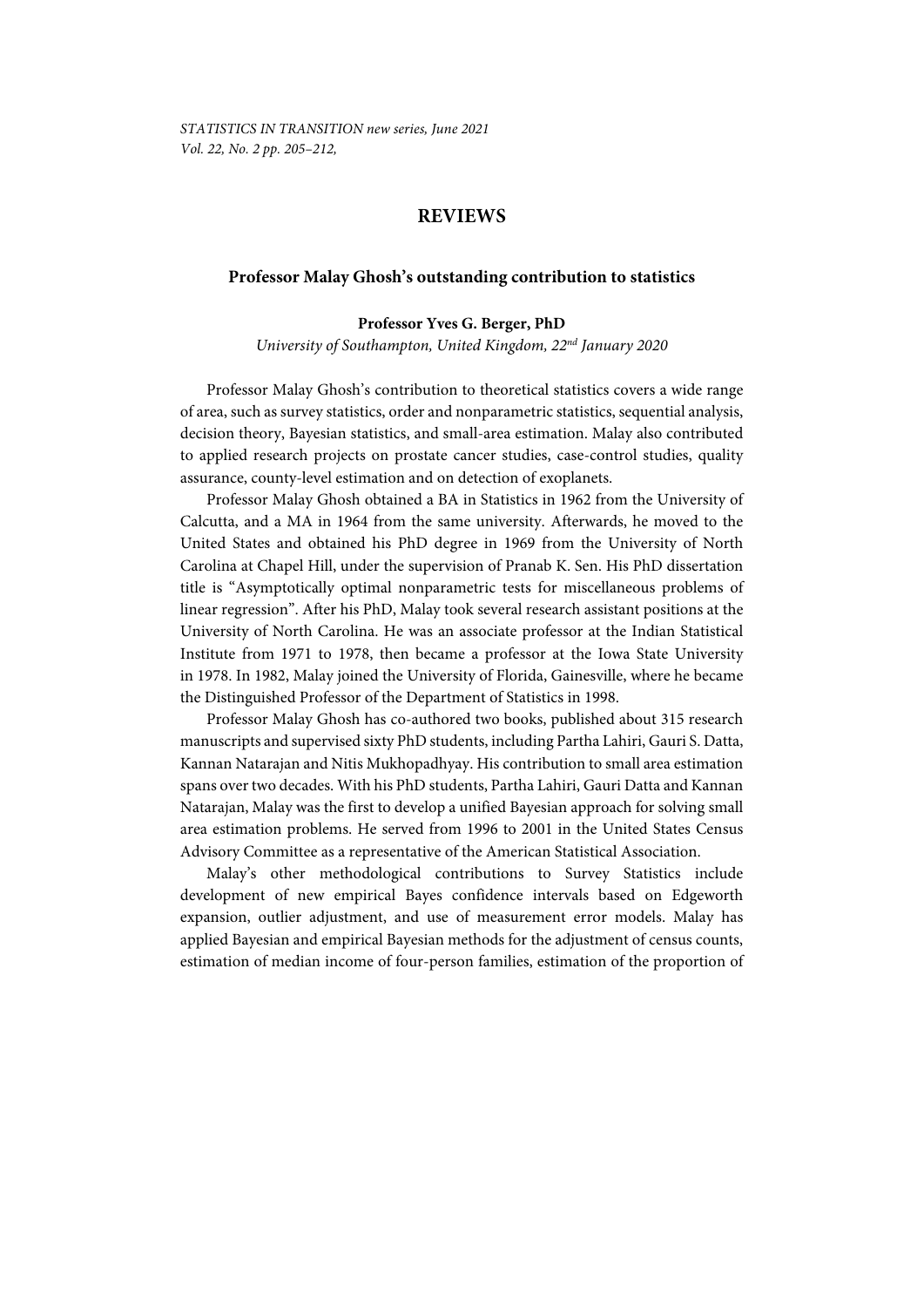people without health insurance for small domains cross-classified by age, sex, ethnicity and other characteristics.

Malay was the editor of "Sequential Analysis" for eight years, and "Sankhya, B" for four years. He is currently a member of the Editorial Board of "Statistics in Transition". Previously, he was part of the Editorial Board of the "Journal of Statistical Research" and the "Brazilian Journal of Statistics". He acted as Associate Editor for many journals: "Journal of the American Statistical Association", "Sequential Analysis", "Statistics and Decisions", "Communications in Statistics – Theory and Methods", "Journal of Nonparametric Statistics", "Journal of Statistical Planning and Inference", "Annals of Statistics", "Statistics", "American Statistician" and "Metron". Malay published about 315 papers, some in the most prestigious journals. In January 2020, he has 5,638 citations on researchgate.net and a ResearchGate score of 39.28, with an h-index of 36. Malay's score is higher than 95% of all ResearchGate members' scores. His most h-cited papers are Small area estimation: An appraisal (601 citations), Small area estimation: An approach (321 citations), both co-authored with J. N. K. Rao. Other highly cited papers are Penalized regression, standard errors, and Bayesian lassos (271 citations), Multivariate negative dependence (175 citations), Generalized linear models for small area estimation (156 citations), Sequential estimation (132 citations), Some remarks on non-informative priors (100 citations), Bayesian multivariate spatial models for roadway traffic crash mapping (99 Citations), On the invariance of noninformative priors (95 citations), Constrained Bayes estimation with applications (92 citations), Simultaneous estimation of parameters under entropy loss (91 citations), Statistical decision theory and Bayesian analysis (90 citations), Bayesian prediction in linear models: Applications to small area estimation (83 citations), Miscellanea. Second-order probability matching priors (81 citations), Bayesian methods for finite population sampling (78 citations). Five of these papers are published in the "Journal of the American Statistical Association", two papers are published in the "The Annals of Statistics". The other journals are "Bayesian Analysis", "Biometrika", "Statistical Science" and "Technometrics". Malay is also the co-author of two famous books: Sequential estimation (Wiley and Sons) with N. Mukhopadhyay and P.K. Sen, and Bayesian methods for finite population sampling (Chapman and Hall) with G. Meeden. Malay was principal investigator on several projects awarded by the National Science Foundation: "Simultaneous estimation of parameters in exponential families", "Admissibility in multiparameter estimation and in finite population sampling", "Multiparameter estimation and estimation in finite population sampling", "Empirical and hierarchical Bayes estimation in finite population sampling, quality assurance and random effects models", "Hierarchical and empirical Bayes estimation in survey sampling, linear models and quality assurance", "Bayesian methods and inference", "Bayesian Methods for small area estimation and latent structure models", "Parametric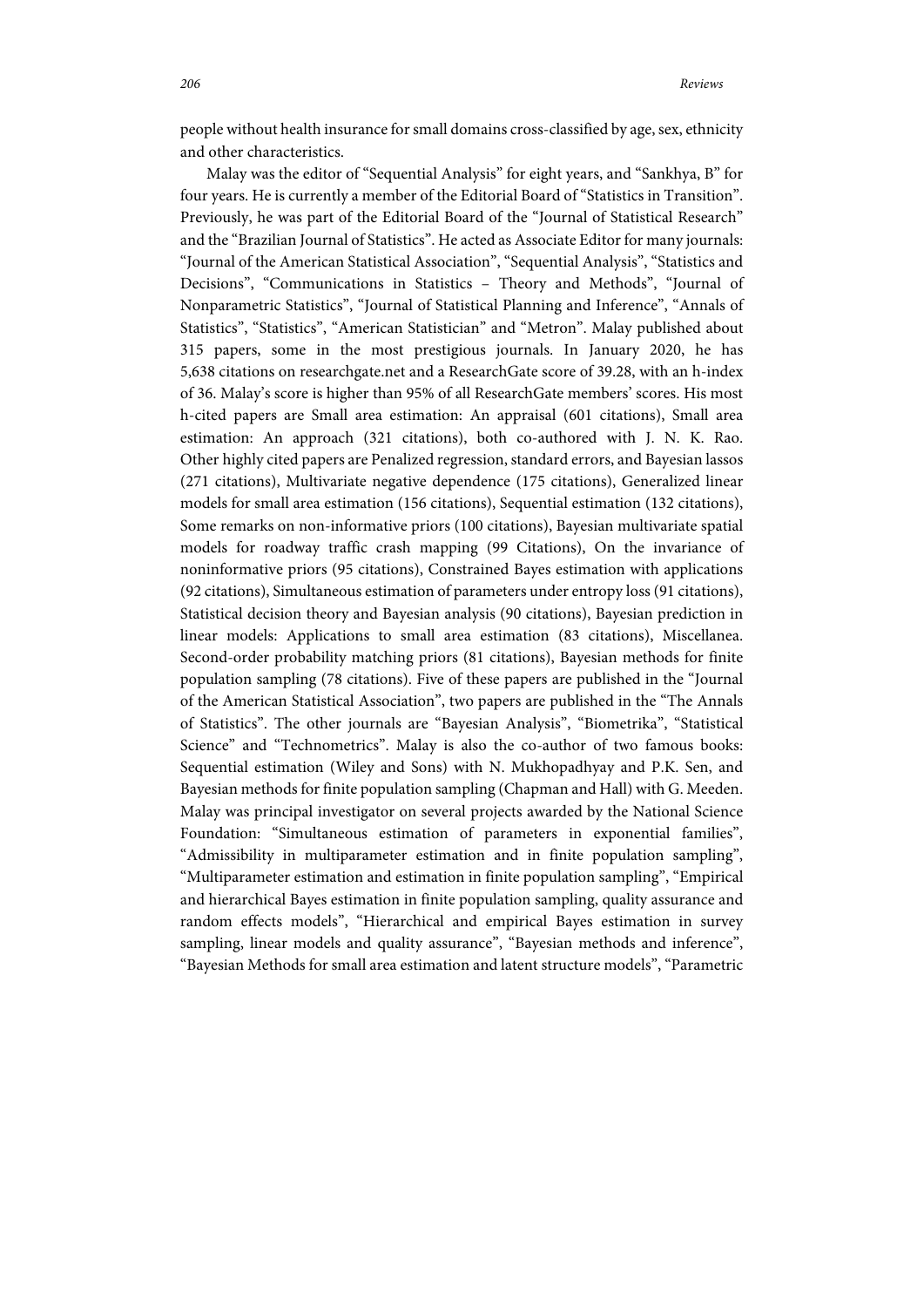and semiparametric Bayesian methods for small area estimation", "Bayesian and likelihood based multilevel models for small area estimation", "Some topics in small area estimation", "Empirical and hierarchical Bayesian methods with applications to small area estimation", "Case-control studies, new directions and applications", "Some contributions to sampling theory with applications" and "Bayesian empirical likelihood and penalized splines for small area estimation". Other projects are: "Nonparametric estimation and estimation in finite population sampling" (Research Development Award), "Conference on topics in generalized linear models" (US National Security Agency), "Bayesian neural networks for prostate cancer studies" (National Institute of Health), "Validation study of subdomain estimation method" (Centre of Diseases Control and Prevention), "Topics in Bayesian analysis, empirical likelihood and decision theory" (US National Security Agency), "Multivariate empirical and hierarchical Bayes methods for small area estimation", "Developing small area models for improved county-level estimation of agricultural cash rent" (U.S. Department of Agriculture), and "Small area estimation" (ASA Senior Research Fellowship). Malay collaborated in other research projects: "Order statistics and nonparametric statistics", "Conference on topics in generalized linear models" and "Search for Earth-mass planets: Bayesian Algorithms to analyse transit timing observations". Malay is an elected fellow of the American Statistical Association, the Institute of Mathematical Statistics, the International Statistical Institute and the International Society for Bayesian Analysis. In 1993, he received the Eugene Lukacs Distinguished Visiting Professorship of Statistics at the Bowling Green State University. Malay was awarded the Jerzy Spława-Neyman Medal at the 100th Anniversary of the Polish Statistical Society in 2012, the Lifetime Achievement Award from the International Indian Statistical Association in 2017 and the Small Area Estimation Award in 2019.

In May 2014, an international conference in honour of Professor Malay Ghosh, entitled "Frontiers of Hierarchical Modelling in Observational Studies, Complex Surveys, and Big Data", was hosted by the Joint Program in Survey Methodology, University of Maryland at College Park. Several areas to which Ghosh made substantial contributions were represented, including small-area estimation, objective Bayesian inference, hierarchical Bayesian modelling, and statistical inference for case-control studies. More than 200 people (including 16 of his doctoral students) celebrated Ghosh's outstanding contributions to statistics and his dedicated role as researcher, teacher and mentor. At last but not least, Malay taught a wide ranges of course: Intermediate probability and inference, Advanced inference, Sequential analysis, Nonparametric inference, Decision theory, Large sample theory, General theory of linear estimation and hypothesis testing, Multivariate analysis, Descriptive statistics, Statistical models, Statistical methods, Multivariate nonparametric inference,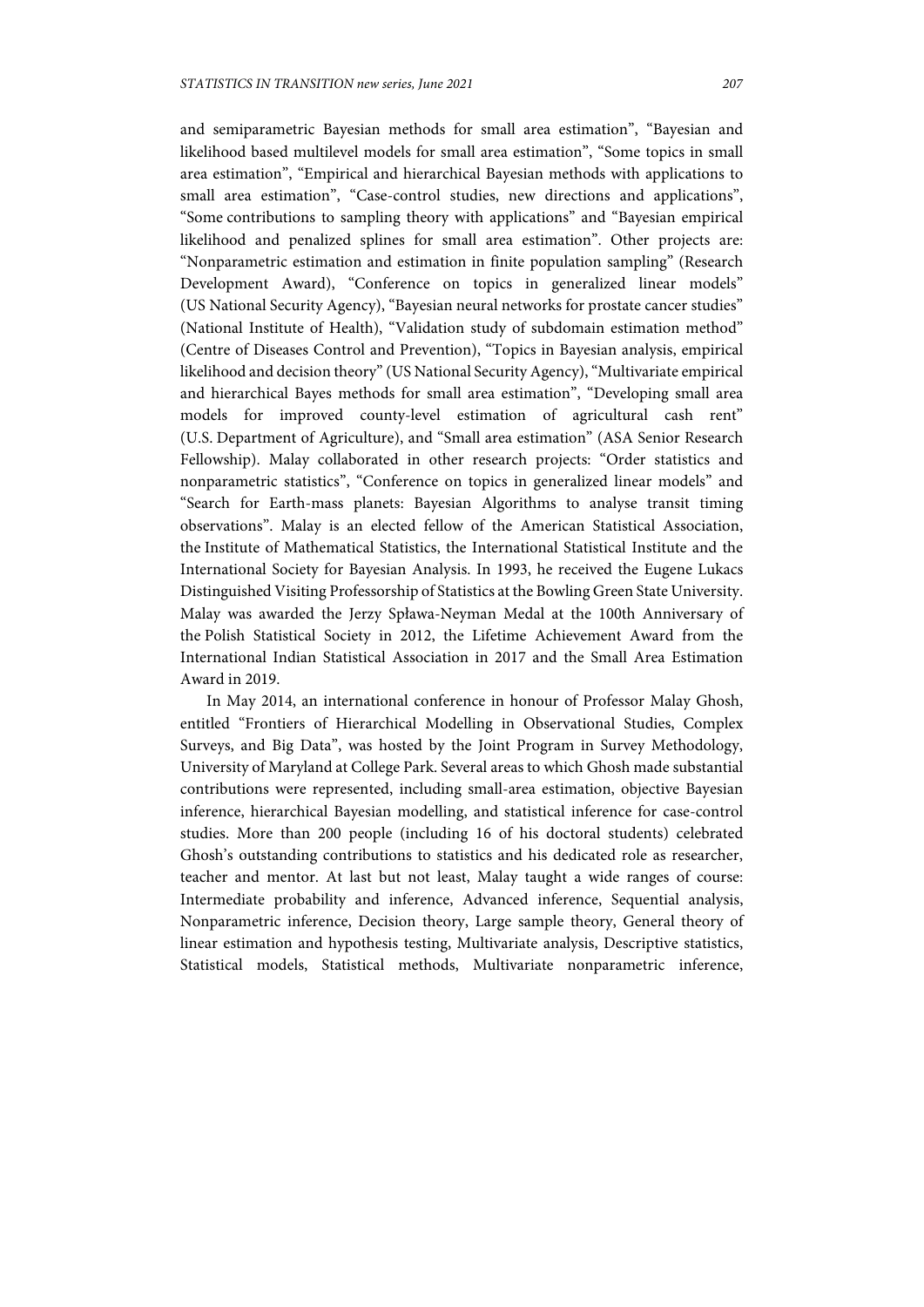Reliability theory, Introductory probability theory, Introductory inference, Advanced probability theory, Introductory statistical methods, Applied Bayesian statistics, Bayesian theory and likelihood.

The outstanding academic and research curriculum mentioned above are the reasons to propose Professor Malay Ghosh as a candidate for a Degree of Doctor Honoris Causa. I have no doubt that he is an ideal candidate, given the quality of his research curriculum during his impressive academic career. I strongly request that Professor Malay Ghosh be awarded the Degree of Doctor Honoris Causa by the University of Economics in Katowice.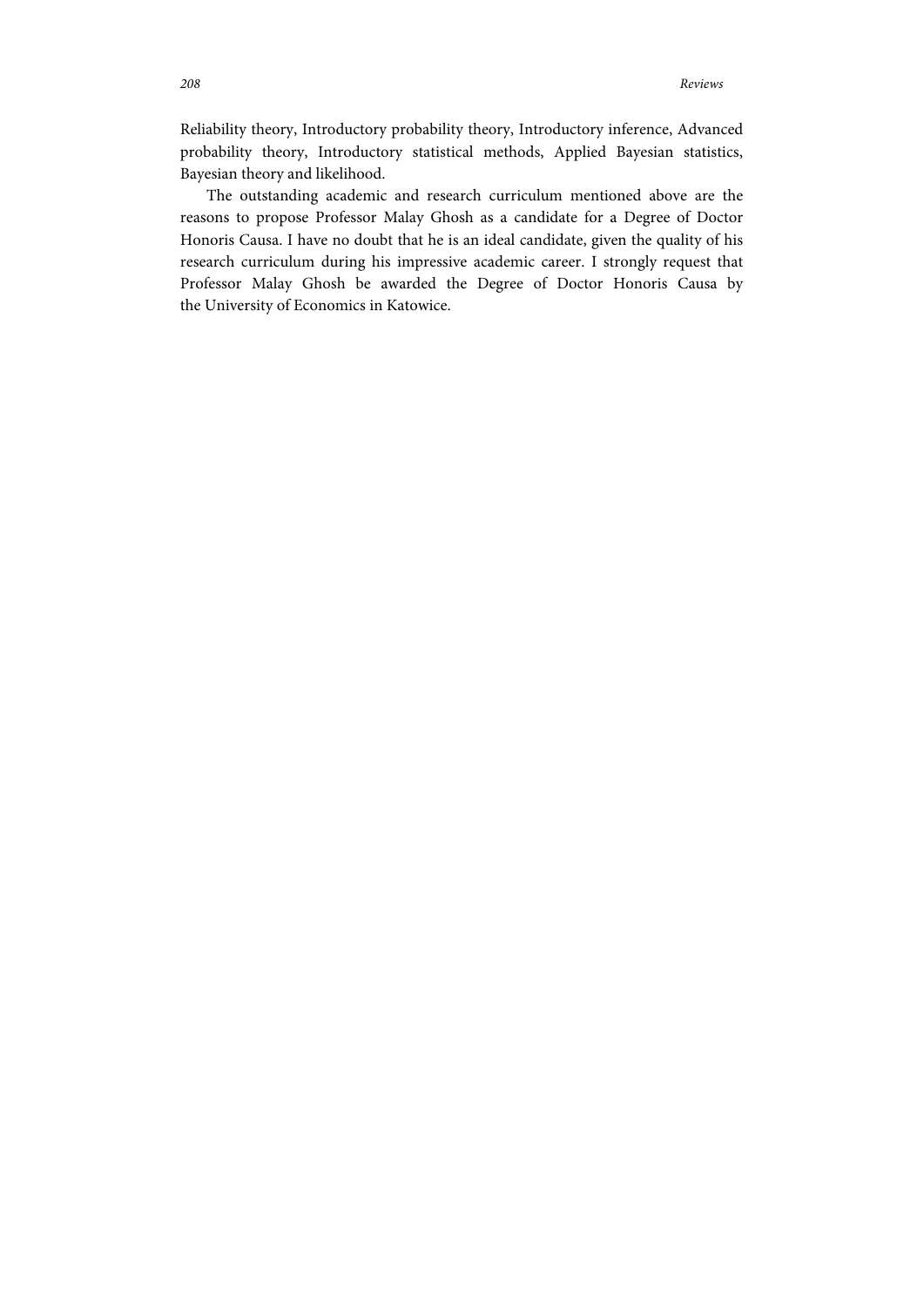## **Scientific achievements of Professor Malay Ghosh**

**Professor Dr. Ralf T. Münnich,**  *TrierUniversity, Trier, 28th January 2020*

It was in January 2004 when Professor Ghosh entered the conference room at the IMS/ASA-SRMS Joint Mini Meeting, Raichak, West Bengal, India. Of course, I knew who had just entered the room when I was preparing my talk. But it was the incredible aura that surrounded him and made me pause. Quite unpretentiously he greeted me with a "Hi, I'm Malay" – this incredibly impressive researcher immediately showed his very friendly, warm and human manner with which he was no less impressive. This special professional though kind manner was evident in all meetings, conversations and invitations, and I'll mention some of them in a moment. Therefore, it is a special pleasure and honour for me to formulate a laudation for this outstanding researcher, Professor Malay Ghosh, on the occasion of his honorary doctorate from the University of Economics in Katowice.

Professor Ghosh is without any doubt a world-leading researcher in statistics. His contributions to statistics cover a wide range of topics from theoretical findings to very important applications in many different areas. His main areas of interest are Bayesian and empirical Bayesian methodology, resampling methods, and hierarchical modelling, as well as sampling and small area estimation. His amazing 59 page curriculum vitae speaks for itself and you can easily find many other topics that have stimulated major interest.

After completing his studies in Calcutta, Professor Ghosh subsequently took the next steps of his career at UNC in Chapel Hill, the Indian Statistical Institute in Calcutta, and Iowa State University in Ames, until he became full professor in Calcutta. After another period at Iowa State, he finally arrived at the department of statistics at the University of Florida at Gainesville in 1982. Though he completed several prominent visiting professorships far off, he never left Florida. Since 1998, he has been Distinguished Professor of Statistics at the University of Florida, Gainesville, and currently the only one at this institution.

Professor Ghosh has served in almost 20 different roles as an editor and an associate editor for international journals. Amongst these journals are highly prestigious publications as the "Journal of the American Statistical Association" and the "Annals of Statistics".

Relating to his own research, Professor Ghosh can be proud of over 300 peerreviewed papers with nine more in press, and by the time of writing this laudatory speech surely even more. His research work is published in the most prestigious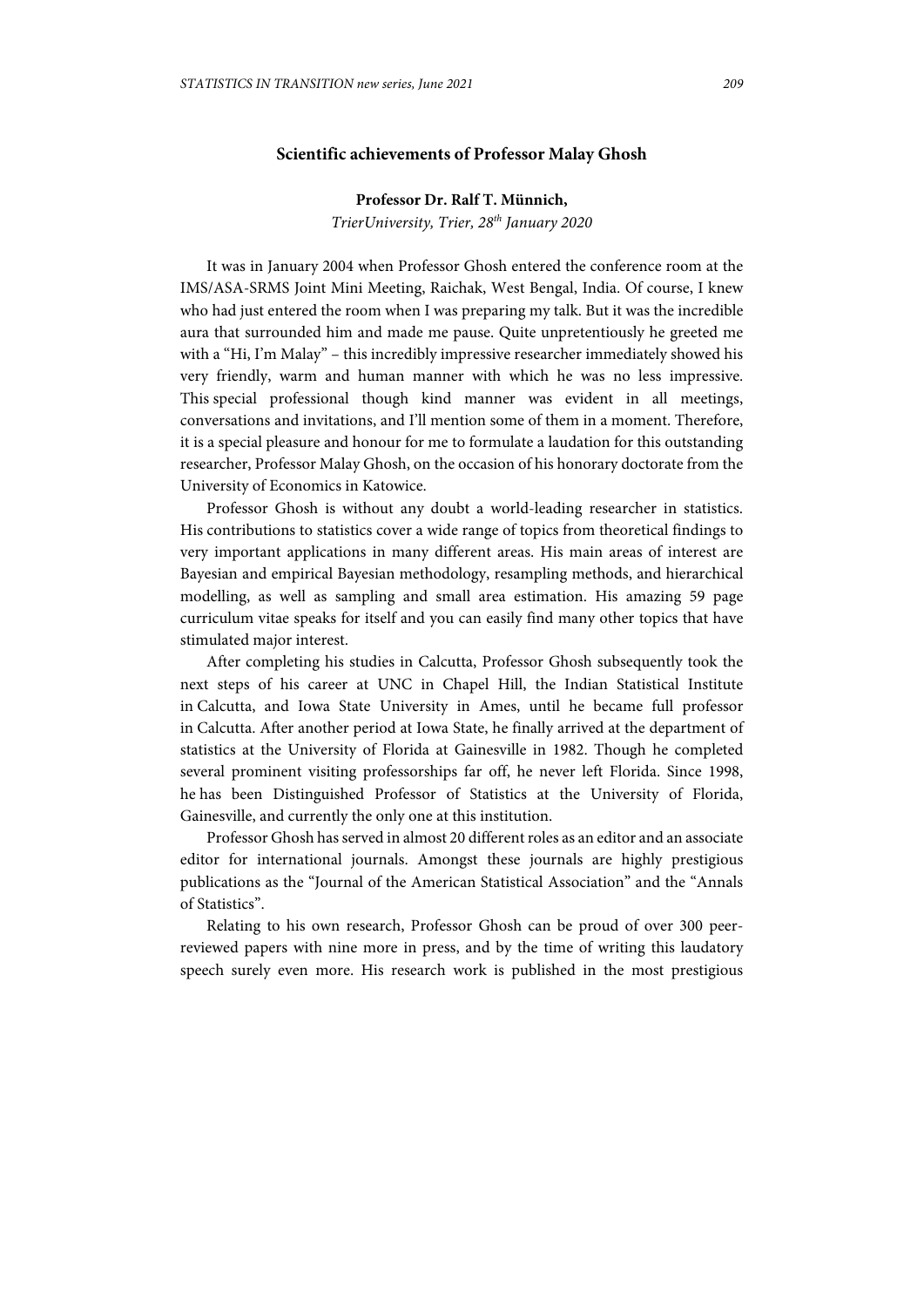statistics journals including the "Annals of Statistics", the "Journal of the American Statistical Association", "Biometrika", the "Journal of the Royal Statistical Society B", as well as many other well-known journals.

Since 1976, Professor Ghosh has supervised and co-supervised more than 60 PhD students. The variety of topics of the theses is as impressive as the range of his own research, covering theoretical and practical findings in so many directions. Amongst his students are so famous researchers who have also become professors, such as Nitis Mukhopadyay, Partha Lahiri, and Gauri Datta. It is not solely his own list of PhD students who have benefitted from his rich set of ideas but also a long list of guests. And whenever I speak to one of his students, I hear only very warm words about his research and mental support. Possibly sometimes so impressive that students face a challenge of making his ideas into reality as quickly as Professor Ghosh develops them. This unbelievable intensity in research ideas and promotion of students may sometimes provide a special challenge for students. However, he has always associated this with particularly positive support to foster a best possible development of his students and guests.

As you might expect that this outstanding re-searcher would likely be less committed to committee services, you will be surprised to see his very long list of contributions to all faculties where he was and is present. He has been active in many directions in the university system, with special emphasis on postgraduate education. In addition to these university committees, he showed major support on many different occasions outside the university. It is unbelievable, how he could manage all these duties besides his amazing research record. These activities encompass various roles in societies such as the Institute for Mathematical Statistics and the American Statistical Association, for which he served in many different positions. Additionally, he was well respected and often invited to participate in programme committees for international conferences. It is self-explanatory that having him on a board was already a major point of attraction for any conference. Especially for the series of Small Area Statistics Conferences, he was always appointed as member of the advisory committee.

As Professor Ghosh was certainly often asked to organise invited sessions, he himself has provided an impressively long list of over 120 invited papers covering so many regions all over the world. Additionally, he has provided 130 invited and special invited lectures in such different areas of his interest. This incredible reputation is almost certainly the reason why he shows comparatively few contributed papers in his curriculum vitae.

Besides his amazing list of research contributions, he was the principal investigator in many highly recognised research projects and grants, of which many stemmed from the National Research Foundation. This amazing list was enriched by further collaborations with important organisations such the U.S. Census Bureau, the Bureau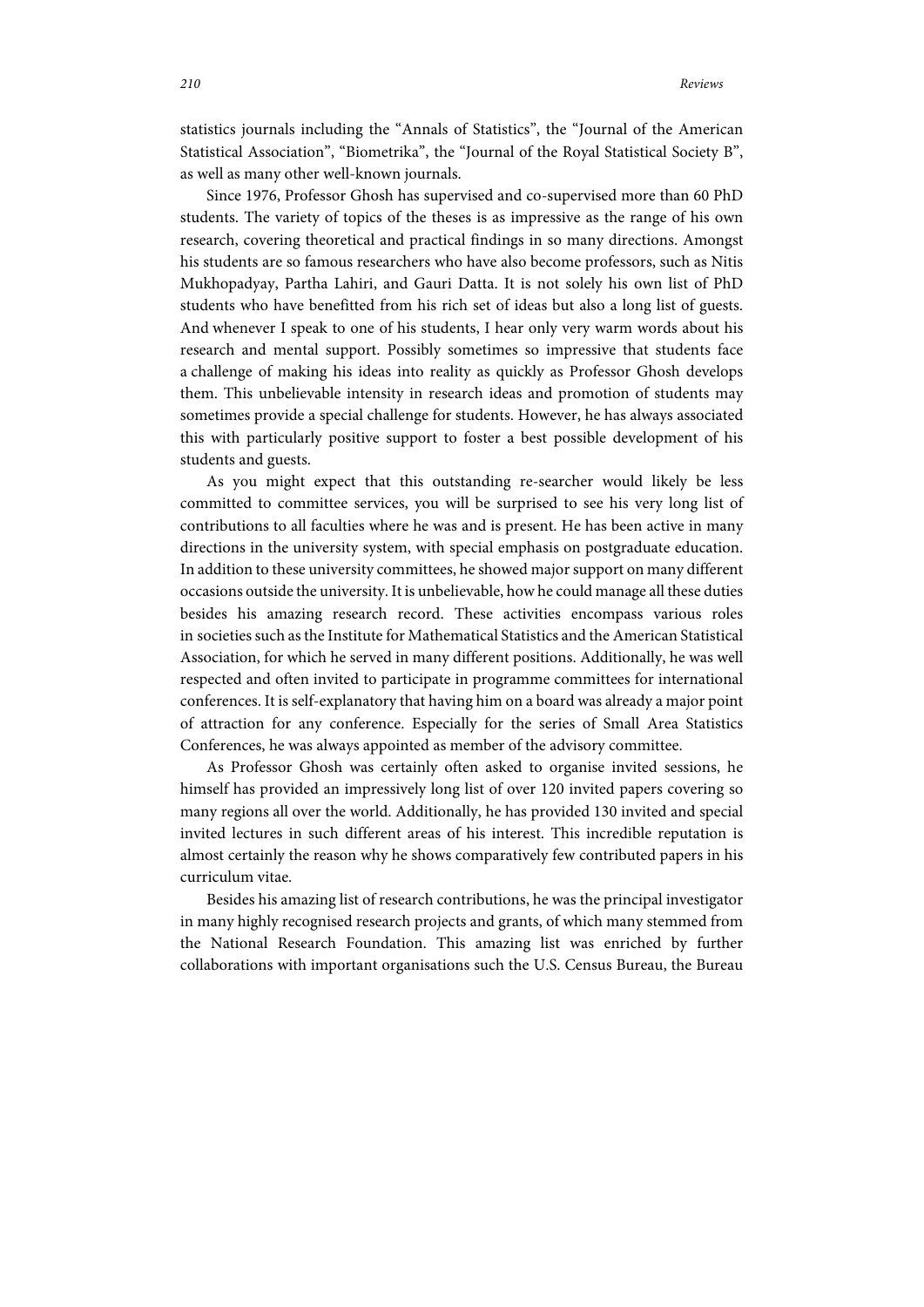of Labor Statistics, and the National Agriculture Statistics Services. This again proves how the many theoretical findings of Professor Ghosh serve as an important contribution to applications in many fields of statistics.

Let me focus on some of Professor Ghosh's outstanding contributions, though this is more a personal view. His contributions to small area statistics are surely pioneering.

In 1987, he published, together with Professor Lahiri, a paper on Robust empirical Bayes estimation of variances from stratified samples in the "Journal of the American Statistical Association". The focus of the paper is a simultaneous estimation of means in multiple finite populations. This is essentially useful and applicable for estimating annual incomes or unemployment rates, which are to be estimated in many areas simultaneously. The research has influenced a wide spectrum of research from empirical Bayes prediction to frequentist methodology of small area estimation, which can be drawn from far more than 100 citations in these research areas.

His article on Small area estimation: An appraisal, together with J. N. K. Rao, has been published in "Statistical Science" in 1994 and received major attention being cited over 1,000 times.

Professor Ghosh's research covers so many different areas: he has also provided important contributions to economics. Several papers and presentations focused on specific aspects of income and its parameters. The methods in use cover Bayesian crosssectional and intertemporal approaches as well as regional aspects using small area techniques. Especially research on regional incomes provides an important topical theme, which plays an important role in applications and even in policy support. Reliable figures more and more play an utmost important role for a modern democracy and Professor Ghosh's research on benchmarking in small area statistics enables the provision of the necessary basis. In light of this economics related research, Professor Ghosh visited Katowice several times.

Another important area of his research focuses on the American census which surely serves as an important source of economic data for the society. I don't need to remind you that his many contributions on a variety of regression methods surely serve as an outstanding basis for modern quantitative research. Finally, Professor Ghosh's research on finite population sampling and Bayesian inference for statistics, in general, and for econometrics provides excellent findings which are necessary input for modern economic research.

Professor Ghosh's eminence as a statistician has already been well recognised internationally. He is a fellow of the American Statistical Association, the Institute of Mathematical Statistics, and the International Society for Bayesian Statisticians. He is an elected member of the International Statistical Institute. He is a holder of the Jerzy Spława-Neyman Medal (2012), the Lifetime Achievement Award from the Indian Statistical Association (2017), and the Small Area Estimation Award (2019).